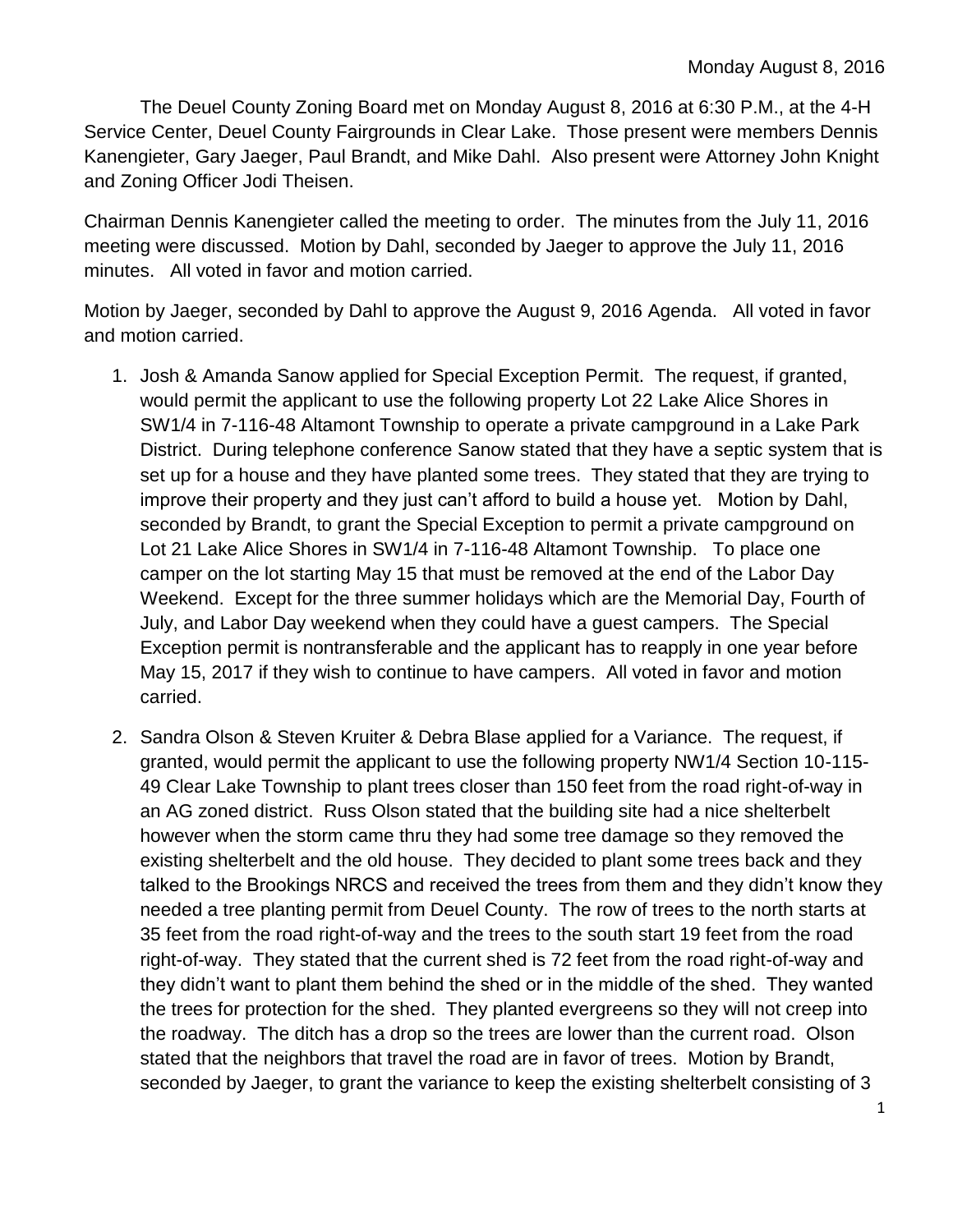rows of evergreens to the north of the shed 35 feet from the road right-of-way. To keep the existing a shelterbelt consisting of 2 rows of evergreens to the south 35 feet from the road right-of-way. If these trees cause a snow or safety issue they will need to be removed. The findings for this variance are that the trees are evergreens and they will not creep into the roadway and they are on the east side of the road so they shouldn't cause a snow or safety issue. All voted in favor and motion carried.

- 3. Richard Kreger applied for a Special Exception permit. The request, if granted, would permit the applicant to use the following property S190' W300' of Lot 1 & lot 8 West Side Acres Addition in SE1/4SE1/4 Section 21-115-49 Clear Lake Township, to operate a truck and trailer repair shop in existing building in a Commercial District. Kreger stated that he rents a building now and they would like to expand. He is intending to purchase this property but he wanted to apply first and get approved before he purchased the property. The board stated that the property is already zoned commercial and it is along a state highway. It would be a good location for the business. The board asked Kreger if he was going to do a sign and Kreger stated in the future and requested the sign information from the Zoning Officer. Motion by Brandt, seconded by Dahl, to approve the special exception to operate a truck and trailer repair shop. All voted in favor and motion carried.
- 4. Michael Zahnow applied for a Special Exception permit. The request, if granted, would permit the applicant to use the following property Lot 19, 20, 21, & 22 Shady Beach in Gov Lot 7 in SE1/4SE1/4 Lake Cochrane of section 4-114-47 Norden Township, to repair the retaining wall & pavers within 35 feet from the high water mark. Zahnow stated that the two retaining walls that were built 16 years ago are giving way. He stated that they would like to remove the front retaining wall and replace the second wall. The second wall will be 15 feet from the high water mark and it will be 9 feet tall. They are going to use a mini excavator to remove the first wall. They are going to use crushed granite chips because that helps with the drainage and it gives with the frost. They are are going to use native rock in front of the new all toward the high water mark. They are also going to replace the pavers behind the second wall toward the house. Motion by Brandt, seconded by Jaeger, to approve the Special Exception to replace the 2 retaining walls with a new retaining wall that is 15 feet from the high water mark and to replace the paver behind the retaining wall within 35 feet from the high water mark. They need to use a silt fence during alteration and let the Zoning Officer know when they start construction. All voted in favor and motion carried.
- 5. David Hentges applied for Variance permit. The request, if granted, would permit the applicant to use the following property: Lot 23-24 & W16 2/3' Lot 25 Shady Beach in Gov Lot 7 in SE1/4 Lake Cochrane of section 4-114-47 Norden Township, to remove old house and leave basement and construct a new house that is closer than 50 feet from the high water mark in the Lake Park District. Hengtes stated that his house has many old additions and the insulation is very poor. He purchased the house about 18 years ago and at that time the pipes in the basement froze and broke. So Hentges lifted the house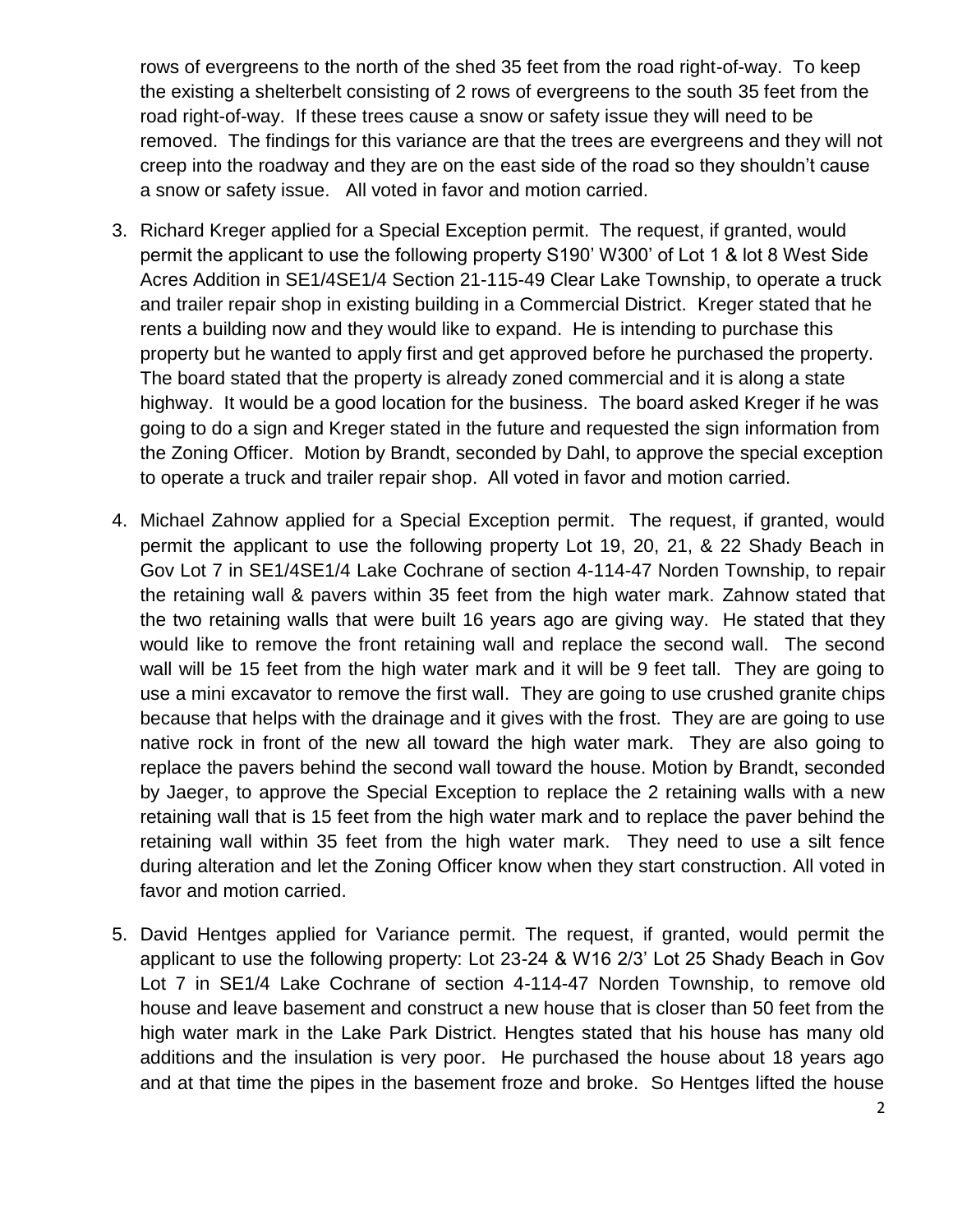up and built a new block basement. He stated that he called the zoning office and they told him he didn't need a building permit because he was repairing the basement. Hentges stated that he would like to leave the current basement and to build a year round home on top. He would extend the bedroom and basement by 8 more feet which is 15 feet from the high water mark. He also would like to extend the back of the house facing the road about 4 more feet. This would not need a basement or a crawl space. The reason he can't go any further toward the road is that there is a big oak tree that is about 14 feet from the current house. Hentges would leave the current deck that is located between the house and the high water mark. Brandt stated that the house is currently a nonconforming structure because it is closer than 50 feet from the high water mark. Hentges brought to the board some pictures of a residence on Lake Cochrane that the board granted a variance to fix a basement wall however it looks like the property did more than the board allowed. Brandt stated that is why the board has these ordinances so the house are not right along the shoreline which is constantly washing away. Jaeger stated that he did a site visit with Jodi Theisen and looked at the property and stated that the new house and addition will not interfere with the neighbors view. Motion by Jaeger, seconded by Dahl, to grant the remove the old house, leave the basement and construct a new house with an 8' x 15' addition that is closer than 50 feet from the high water mark in the Lake Park District. Kanengieter called a roll call vote Dahl-yes, Brandt-no, Jaegeryes, Kanengieter-yes. Motion did not carry. Motion by Jaeger, seconded by Dahl, to reconsider the Variance application at the next zoning board meeting which will be September 12, 2016. All voted in favor of and the motion carried.

- 6. James Jenson applied for a Variance Permit. The request, if granted, would permit the applicant to use the following property Gov't Lot 1 & W1/2SW1/4 & Gov't Lot 2 & W1/2NW1/4 of section 22-115-47, to build a steel grain bin closer to the road right-of-way in an AG zoned district. Jenson stated that he would like to build another grain bin 36D x 25H besides his current bins. Motion by Brandt, seconded by Jaeger, to grant a Variance to build a 36D x 25H grain bin no closer than 90 feet from the road right of way to the west and no closer than 116 feet from the road right of way to the north. The zoning board findings are the road right of way is 75' and there is an existing shelterbelt next to the road right of way and that separates the bin location from the road. All voted in favor of and the motion carried.
- 7. H-D Electric Cooperative Inc. applied for a Special Exception permit. The request, if granted, would permit the applicant to use the following property: Block 3 Ridgeview Estates Addition in W1/2NW1/4 Section 26-115-49 Clear Lake Township, to build a new headquarters facilities including office, warehouse & pole yard facilities in a Commercial District. Matt Hotzler the General Manager / CEO stated that they would like to build a new headquarters and warehouse south of Clear Lake. They will have their own septic system. They are going to have a wash bay for their trucks at this site. They are going to share the road to the north with other property owners and if they would have to widen the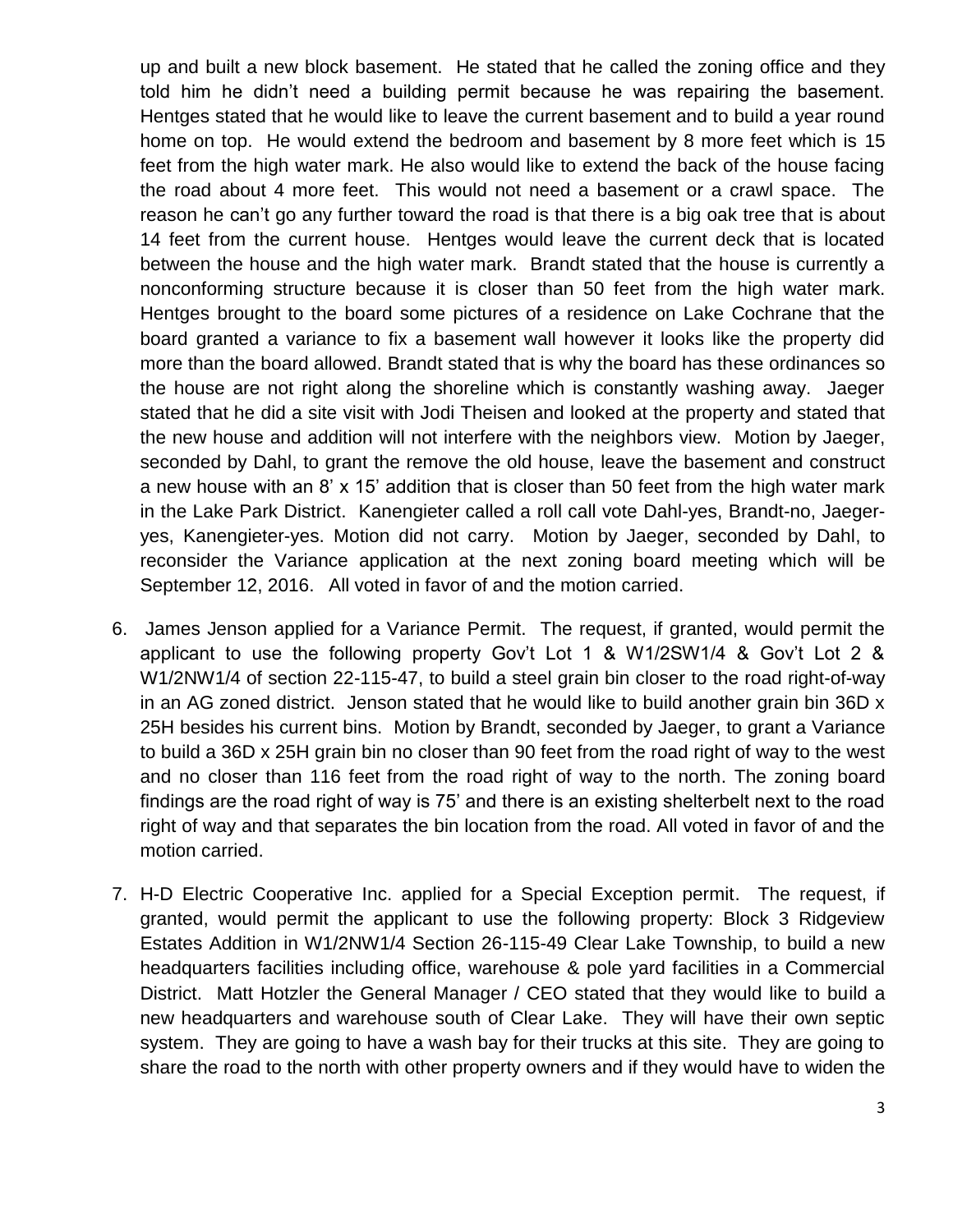road to the south toward their property. The new structure will be 150 feet from the north road and from the State Hwy to the west. They are more than 50 feet from the back lot and more than 100 feet from the side lot line. Motion by Jaeger, seconded by Brandt, to approve the Special Exception to build the new headquarters including office, warehouse & pole yard facilities in a Commercial District. Findings are the building and warehouse are generally compatible within the area around the property. All voted in favor of and the motion carried.

- 8. Cindy Walsh applied for a Special Exception. The request if granted, would permit the applicant to use the following property Lot 5 Elms in Gov Lot 6 in NE1/4, Lake Cochrane, of section 4-114-47, Norden Township, to operate a private campground and to move in a storage shed in a Lake Park District. Walsh stated that this a third generation property and it is owned by her and siblings and they use the camper about 5 or 6 times a year. The house only has one bedroom and a loft so the camper is for overflow for family. They have had the camper there almost 17 years during the summer. The discussion from the public at the meeting were concerns about campers lowering their property value and how people do not want to live next to campers at the lake; if these special exceptions are granted that more people will apply for them; if they need more room then maybe they should add on to their current residence. Walsh also stated that they removed an old storage shed and they would like to move in a new 8' x 16' storage shed that is at least 10 feet from the side property line and more than 30 feet from the edge of the road. Motion by Brandt, seconded by Dahl, to grant the Special Exception to permit a private campground and move in an 8' x 12' shed for storage. One camper can be placed on the lot on May 15 and must be removed at the end of the Labor Day Weekend. The Special Exception permit for the private campground is nontransferable and the applicant has to reapply in two years before May 15, 2018. All voted in favor of and the motion carried.
- 9. Leo Crawford & Margaret Jaeger & Julie King applied for a Special Exception. The request, if granted, would permit the applicant to use the following property Lots 15-16 Bostic Beach in Gov Lot 5 in NW1/4, Lake Cochrane, of section 4-114-47, Norden Township, to operate a private campground in a Lake Park District. Crawford via phone conference stated that the property is owned by him and his 7 siblings and the camper is used for overflow. It is not hooked up to sewer and electricity and is only on during the time they use it. They use the camper 5 to 6 times during the summer. They house that is on the property has water and dampness issues in the basement. They have tried to fix it but they haven't completely fixed it. The basement still gets damp. Motion by Dahl, seconded by Brandt, to grant the Special Exception to permit a private campground. One camper can be placed on the lot on May 15 and can be stored on their driveway by their garage during the winter months. The Special Exception permit is nontransferable and the applicant has to reapply in two years before May 15, 2018. All voted in favor of and the motion carried.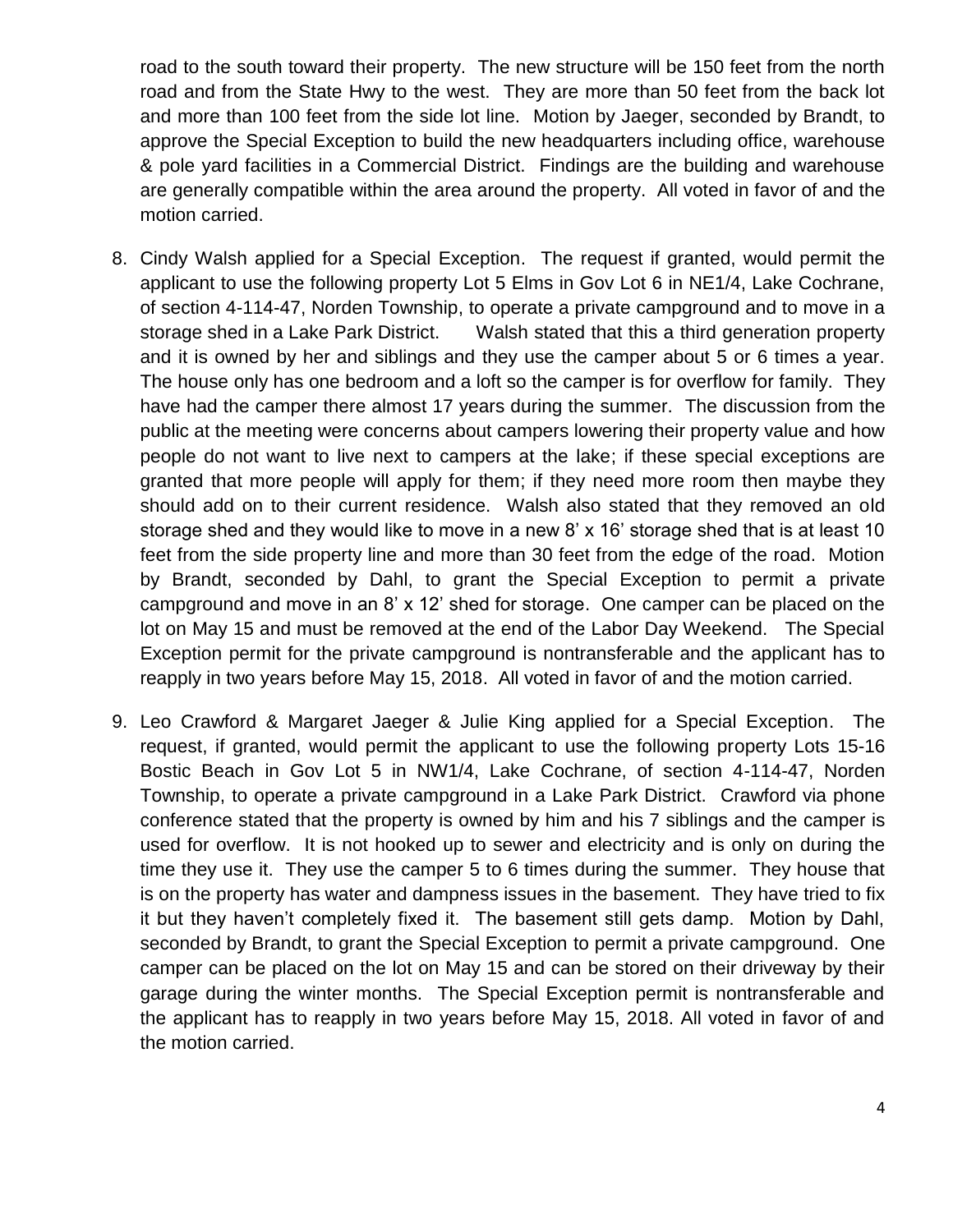- 10.Richard Ellenbecker applied for a Special Exception. The request, if granted, would permit the applicant to use the following property Lots 10-11 Elms in Gov Lot 6 in NE1/4, Lake Cochrane, of section 4-114-47, Norden Township, to operate a private campground in a Lake Park District. Ellenbecker provided the board with letters from his adjoining property owners stating that they have not had a problem with the Ellenbecker's having a camper on his property. Ellenbecker stated that the camper is used for their children and their grandchildren. The house is not big enough when they all come for the weekends. They stated that the camper comes about Memorial Day and leaves around Labor Day. Motion by Brandt, seconded by Dahl, to grant the Special Exception to permit a private campground. One camper can be placed on the lot on May 15 and must be removed at the end of the Labor Day Weekend. The Special Exception permit is nontransferable and the applicant has to reapply in two years before May 15, 2018. All voted in favor of and the motion carried.
- 11.Constance Moen applied for a Special Exception. The request, if granted, would permit the applicant to use the following property Lots 100-101 & Lots 52, 53, & 54 Shady Beach in Gov Lot 7 in SE1/4, Lake Cochrane, of section 4-114-47, Norden Township, to operate a private campground in a Lake Park District. Moen stated that she purchased these lots from her dad. They have 115 feet of shoreline and they do not have a permeant structure on this property. They live in Marshall MN and they use the camper during the day and hardly sleep in the camper. The board asked how far the camper was from the property line and Moen stated 5 feet. The board questioned why it is so close to the property line. Moen stated that it is more shaded on north property line which is next to Gorden Fuhr. Fuhr asked if the camper could be moved further away than 5 feet from the property line. He stated that it obstructs his view and all he sees is a camper when he looks out the window of his house. Fuhr also stated that the shed on Moen's property is in the road right-of-way. Larry Jenson, who is Constance Moen's father stated that it is not on the road right-of-way and he came before the board years back and did all the permitting. Motion by Dahl, seconded by Jaeger, to grant the Special Exception to permit a private campground. One camper can be placed 20 feet from the side lot line and 30 feet from the high water mark on May 15 and must be removed at the end of the Labor Day Weekend. The Special Exception permit is nontransferable and the applicant has to reapply in two years before May 15, 2018. A friendly amendment to the Motion by Dahl, seconded by Jaeger, to grant the Special Exception to permit a private campground. One camper can be placed 20 feet from the side lot line and 30 feet from the high water mark on May 15 and must be removed at the end of the Labor Day Weekend. The Special Exception permit is nontransferable and the applicant has to reapply in one year before May 15, 2017.
- 12.Darold Hunt applied for a Special Exception. The request, if granted, would permit the applicant to use the following property Outlot 3 less Plats & Tract 2 of Outlot Y & less Lots 1 & 2, Lake Cochrane, of section 4-114-47, Norden Township, to operate a private